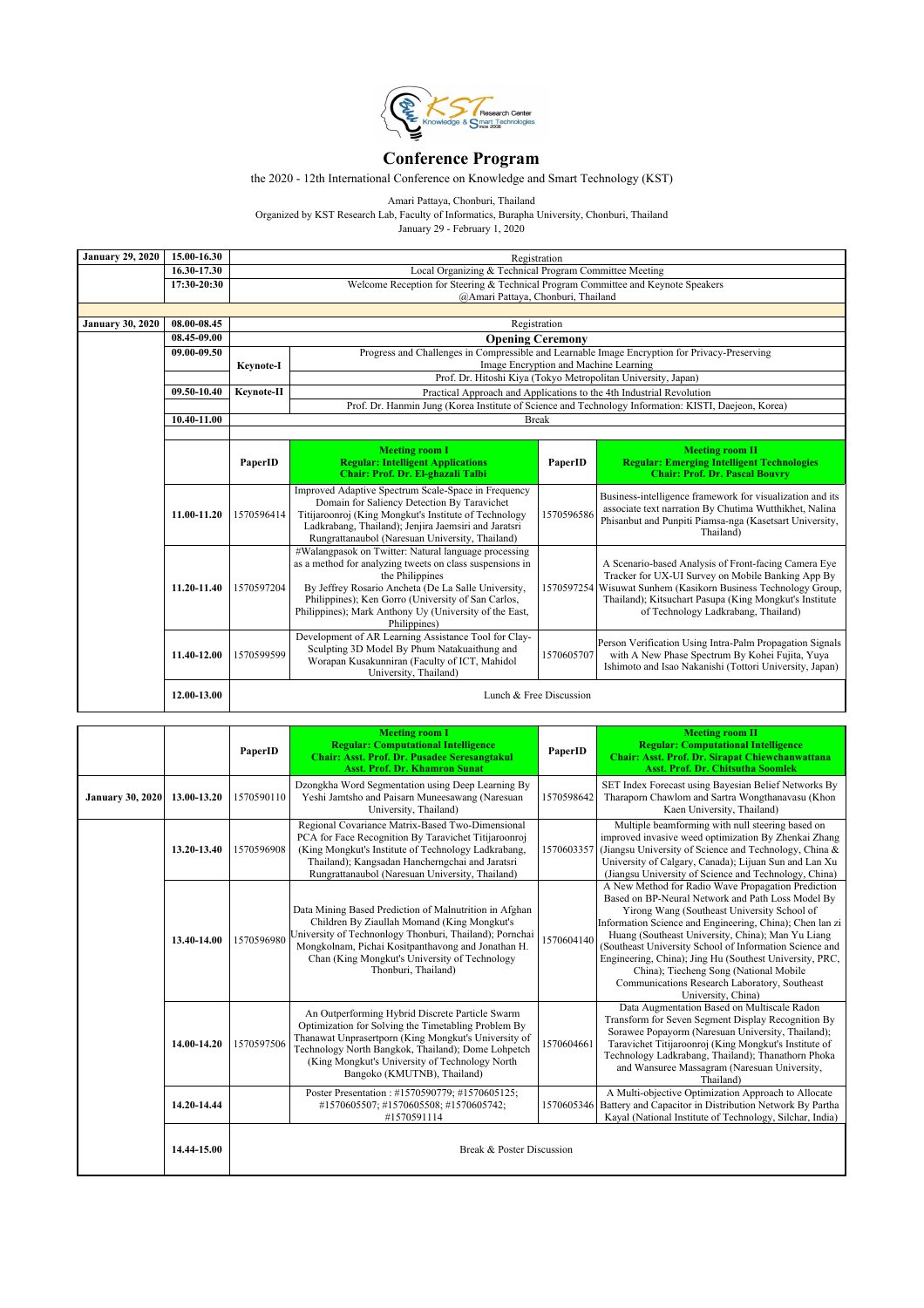|                         |             | PaperID                                                                      | <b>Meeting room I</b><br><b>Regular: Computational Intelligence</b><br>Chair: Assoc. Prof. Dr. Kittichai Lavangnananda                                                                                                                                                                           | PaperID    | <b>Meeting room II</b><br><b>Regular: Intelligent Applications</b><br><b>Chair: Assoc. Prof. Dr. Theekapun Charoenpong</b>                                                                                                                                                                                                             |
|-------------------------|-------------|------------------------------------------------------------------------------|--------------------------------------------------------------------------------------------------------------------------------------------------------------------------------------------------------------------------------------------------------------------------------------------------|------------|----------------------------------------------------------------------------------------------------------------------------------------------------------------------------------------------------------------------------------------------------------------------------------------------------------------------------------------|
| <b>January 30, 2020</b> | 15.00-15.20 | 1570605622                                                                   | Real-Time Notification System of Moving Obstacles in<br>Vehicle-Camera Images Using SSD and Safe Zones By<br>Varin Chouvatut and Panick Chiewcharn (Chiang Mai<br>University, Thailand)                                                                                                          | 1570599684 | Facial Movement Interface for Mobile Devices Using<br>Depth-sensing Camera By Chatsopon Deepateep and<br>Pongsagon Vichitvejpaisal (Thammasat University,<br>Thailand)                                                                                                                                                                 |
|                         | 15.20-15.40 | 1570597608                                                                   | A Profit Maximization Lot-sizing and Supplier Selection<br>Problem Under Price Discount with Lost Sale By Sakada<br>Srun and Thanakorn Naenna (Mahidol University,<br>Thailand)                                                                                                                  | 1570602077 | Capital Cost based Planning and Optimal Sizing of a<br>Small Community Smart Microgrid By Maneesh Kumar<br>and Barjeev Tyagi (Indian Institute of Technology<br>Roorkee, India)                                                                                                                                                        |
|                         | 15.40-16.00 |                                                                              | Anomaly Detection based on GS-OCSVM Classification<br>By Kittikun Kittidachanan (Faculty of Science, Chiang<br>1570605969 Mai University, Thailand); Phimphaka Taninpong (CMU,  <br>Thailand); Watha Minsan and Donlapark Pornnopparath<br>(Faculty of Science, Chiang Mai University, Thailand) | 1570604345 | Evaluation of Physical Exercise for Osteoarthritis of the<br>Knee through Image Processing Technique By<br>Theekapun Charoenpong (Srinakharinwirot University,<br>Thailand); Supiya Charoensiriwath (National Electronics<br>and Computer Technology Center, Thailand); Siriporn<br>Pattamaset (Srinakharinwirot University, Thailand) |
|                         | 16.00-16.20 | 1570608864                                                                   | Deduplicaton-aware I/O Buffer Management in the Linux<br>Kernel for Improved I/O Performance By Song Jiang<br>(University of Texas, Arlington, USA)                                                                                                                                              | 1570604352 | A Method for Detecting Lines on Soccer Field by Color<br>of Grass Variation By Theekapun Charoenpong,<br>Thanaphon Rianthong and Srisupang Thewsuwan<br>(Srinakharinwirot University, Thailand); Kanjana<br>Pattanaworapan (Bangkok University, Thailand)                                                                              |
|                         | 16.20-16.40 | 1570605872                                                                   | Fast Special-Purposed Factoring Algorithm by using<br>Modular Multiplication By Kritsanapong Somsuk<br>(Faculty of Technology, Udonthani Rajabhat Universit,<br>Thailand); Chalida Sanemueang (Office of Academic<br>Resources and Information Technology, Thailand)                             | 1570605189 | Detection of Na2S2O4 bleaching agent contaminated in<br>bean sprout using an electronic nose By Tanthip Eamsa-<br>ard (Mahidol University, Thailand)                                                                                                                                                                                   |
|                         | 16.40-17.00 | Poster Discussion / Free discussion                                          |                                                                                                                                                                                                                                                                                                  |            |                                                                                                                                                                                                                                                                                                                                        |
|                         | 16.30-18.00 | Steering Committee Meeting & International Consortium in Informatics Meeting |                                                                                                                                                                                                                                                                                                  |            |                                                                                                                                                                                                                                                                                                                                        |
|                         | 18.00-20:30 | Welcome Reception / Banquet                                                  |                                                                                                                                                                                                                                                                                                  |            |                                                                                                                                                                                                                                                                                                                                        |

| <b>January 31, 2020</b> | 08.30-09.00 |            | Registration                                                                                                                                                                                                                                             |            |                                                                                                                                                                                                                                                                                                                                                                        |
|-------------------------|-------------|------------|----------------------------------------------------------------------------------------------------------------------------------------------------------------------------------------------------------------------------------------------------------|------------|------------------------------------------------------------------------------------------------------------------------------------------------------------------------------------------------------------------------------------------------------------------------------------------------------------------------------------------------------------------------|
|                         |             | PaperID    | <b>Meeting room I</b>                                                                                                                                                                                                                                    | PaperID    | <b>Meeting room II</b>                                                                                                                                                                                                                                                                                                                                                 |
|                         |             |            | <b>Special Session on Cognitive Science and Human</b><br><b>Perception</b><br><b>Chair: Prof. Dr. Katsumi Watanabe</b>                                                                                                                                   |            | <b>Regular: Intelligent Computer Networks and Systems</b><br>Chair: Asst. Prof. Dr. Krisana Chinnasarn<br><b>Asst. Prof. Dr. Paramate Horkeaw</b>                                                                                                                                                                                                                      |
|                         | 09.00-09.20 | 1570612755 | Self-initiation of visual object motion has little influence<br>on visual mislocalization by auditory stimuli By Hiroyuki<br>Oishi and Katsumi Watanabe (Waseda University, Japan)                                                                       | 1570605709 | Efficacy of Positional Therapy Prototype for Patients with<br>Positional Obstructive Sleep Apnea By Shongpun<br>Lokavee (Materials Science and Engineering Programme,<br>Thailand); Teerakiat Kerdcharoen (Mahidol University,<br>Thailand); Visasiri Tantrakul, Janejira Pengjiam and<br>Worakot Suwansathit (Ramathibodi Hospital, Mahidol<br>University, Thailand)  |
|                         | 09.20-09.40 | 1570612756 | Size-numerosity interaction depends retinal rather than<br>perceived size By Saki Takao and Katsumi Watanabe<br>(Waseda University, Japan)                                                                                                               | 1570597287 | An Experimental Study of Dynamic Capabilities in a<br>Wireless Body Area Network By Dujdow<br>Buranapanichkit (Prince of Songkla University,<br>Thailand); Apidet Booranawong (Faculty of Engineering,<br>Thaksin University, Thailand); Pitchakron Thippun<br>(Prince of Songkla University, Thailand)                                                                |
|                         | 09.40-10.00 | 1570612757 | Accounting for Private Taste: Facial shape analysis of<br>Attractiveness and Inter-individual Variance By Takumi<br>Tanaka, Jan Mikuni and Daisuke Shimane (Keio<br>University, Japan); Koyo Nakamura and Katsumi<br>Watanabe (Waseda University, Japan) | 1570605559 | Resource Balanced Service Chaining in NFV-enabled<br>Inter-Datacenter Elastic Optical Networks By Atefeh<br>Khatiri and Ghasem Mirjalily (Yazd University, Iran)                                                                                                                                                                                                       |
|                         | 10.00-10.20 | 1570590770 | How to Enjoy Watching One-Sided Sport Games By<br>Tomoyuki Maekawa and Kazuhiro Ueda (The University<br>of Tokyo, Japan)                                                                                                                                 | 1570590383 | Low Cost Smart House Implementation with Sensory<br>Information Analysis and Face Recognition By Adnan<br>Yazici (CS-SST, Nazarbayev University, Kazakhstan);<br>Enver Ever (Middle East Technical University Northern<br>Cyprus Campus, Turkey); Serik Zhilibayev, Aibek<br>Ziyashev, Altyn Zhelambayeva and Aidar Yessembayev<br>(Nazarbayev University, Kazakhstan) |
|                         | 10.20-10.40 |            | <b>Break</b>                                                                                                                                                                                                                                             |            |                                                                                                                                                                                                                                                                                                                                                                        |